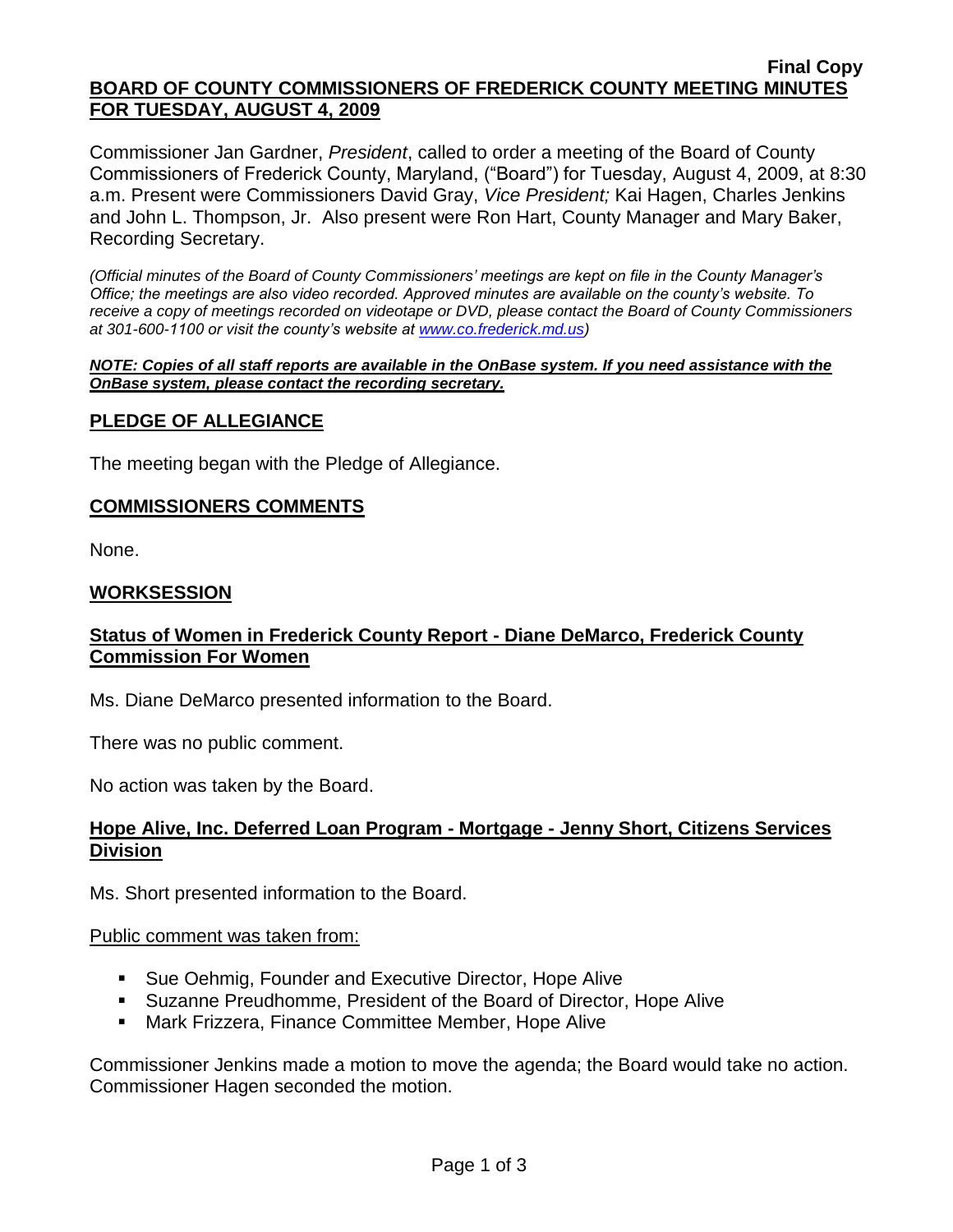#### **Final Copy BOARD OF COUNTY COMMISSIONERS OF FREDERICK COUNTY MEETING MINUTES FOR TUESDAY, AUGUST 4, 2009**

Commissioner Thompson moved to amend the motion for those who vote in favor of the motion made by Commissioner Jenkins make a personal guarantee so the county tax payers would not be held liable. This amendment failed due to lack of a second.

The motion made by Commissioner Jenkins, seconded by Commissioner Hagen, passed 3-1- 1 with Commissioner Thompson opposed and Commissioner Gray abstaining.

## **Amendment to the United States Geological Survey Agreement - Mike Marschner, Utilities and Solid Waste Management Division**

Mr. Marschner presented information regarding an amendment to the United States Geological Survey Joint Funding Agreement for Water Resources Investigation, Sediment Thickness and Water Volume in Lake Linganore Reservoir.

It was noted the City of Frederick indicated a willingness to assist in funding their share.

There was no public comment.

Commissioner Gray moved approval of the amendment as presented. Commissioner Hagen seconded the motion that passed 5-0.

## **Administration and Enforcement Draft Text Amendment - Shawna Lemonds and Mark Depo, Planning Division**

Ms. Lemonds and Mr. Depo presented information including changes and updates made by staff. The objective was to update the portion of the zoning ordinance and reduce duplication, provide consistency within recently adopted text amendments and reorganize and edit existing text to reflect current policy and practice regarding administration and enforcement process and procedures.

The Board requested the following changes:

- 1-19-3.100.3, Planning, strike language so Section C would state, "Any Person Shall *Have the Right to Submit Oral and/or Written Testimony."*
- 1-19-3.110.3, Board of County Commissioners, strike language so Section C would state, "*Any Interested Person Shall Have the Right to Submit Oral and/or Written Testimony at the Hearing."*
- 1-19-3.110.7, Special Provisions for Comprehensive Zoning Map Amendments, to strike "*Map Amendments*."
- 1-19-3.200.2, General Review and Approval Procedures, Board of Appeals, Section 1, strike "*Zoning.*"

There was no public comment.